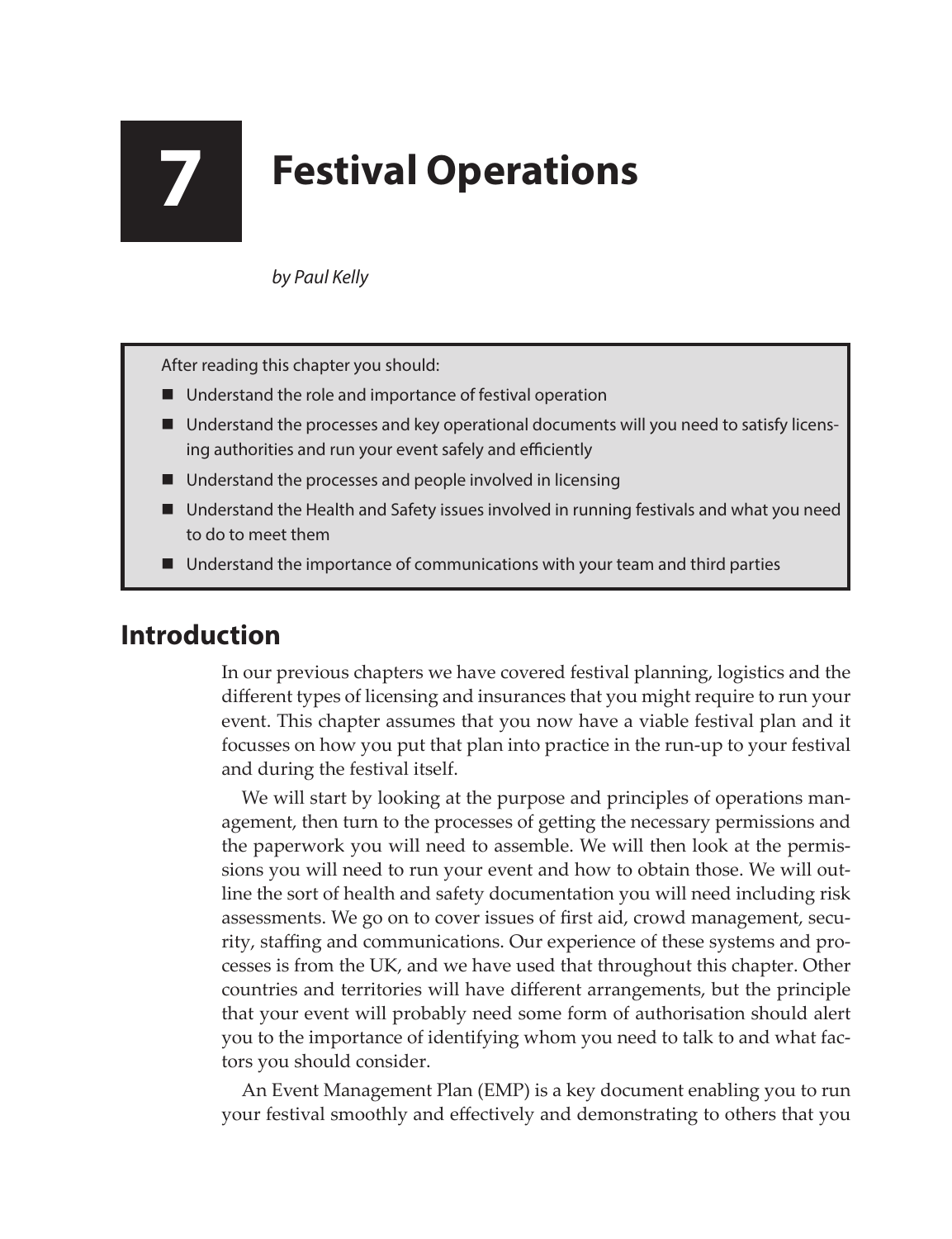can do so. But the EMP, however good, will not run your festival for you. Only you and your team can do that. The success of your festival will partly be down to the quality of your planning and partly down to the effort and vigilance you put in whilst it is running. But a good EMP and a simpler Operations Plan will help you hugely to run your festival smoothly and will be a vital support if you encounter problems.

## **What is operations management?**

The basics are really quite simple: festival operations management is about getting the right things to the right place at the right time. That includes both equipment and people. The reality is more complex, as there are a wide range of factors to consider and manage, and there are also a large number of human expectations to deal with, which can range from the outright demanding to the so-subtle that they are easy to miss. These factors include:

- ◆ The requirements of the artists
- The nature of the performance environment
- Stakeholders like councils and sponsors
- ◆ Permissions and paperwork
- External contractors and
- ◆ Physical logistics

Running a festival's operations aspect goes hand in hand with the event's creative design. It is the fulfilment aspect in terms of the artists, the audience and the festival's creative director and management.

Operations management is the crucial and largely hidden aspect of festivals management, it is the linchpin of a successful festival or event. Everything is expected to run smoothly and effectively, and if it does you will probably get little thanks because nobody should really know you are there and doing it. It's only when things go wrong that operations become visible and festival-goers and artists will then certainly let you know they are unhappy.

### **Permissions and process**

Operations management has an inward facing aspect and at the same time has to deal with external bodies, it has to look both ways at once.

You need a good internal plan showing what is needed where and by when, how it is going to get there, and who will be delivering it by when. You also need a body of documentation that will satisfy the authorities concerned that you have thought of all eventualities and have the necessary insurances. This will be needed to obtain your event licence.